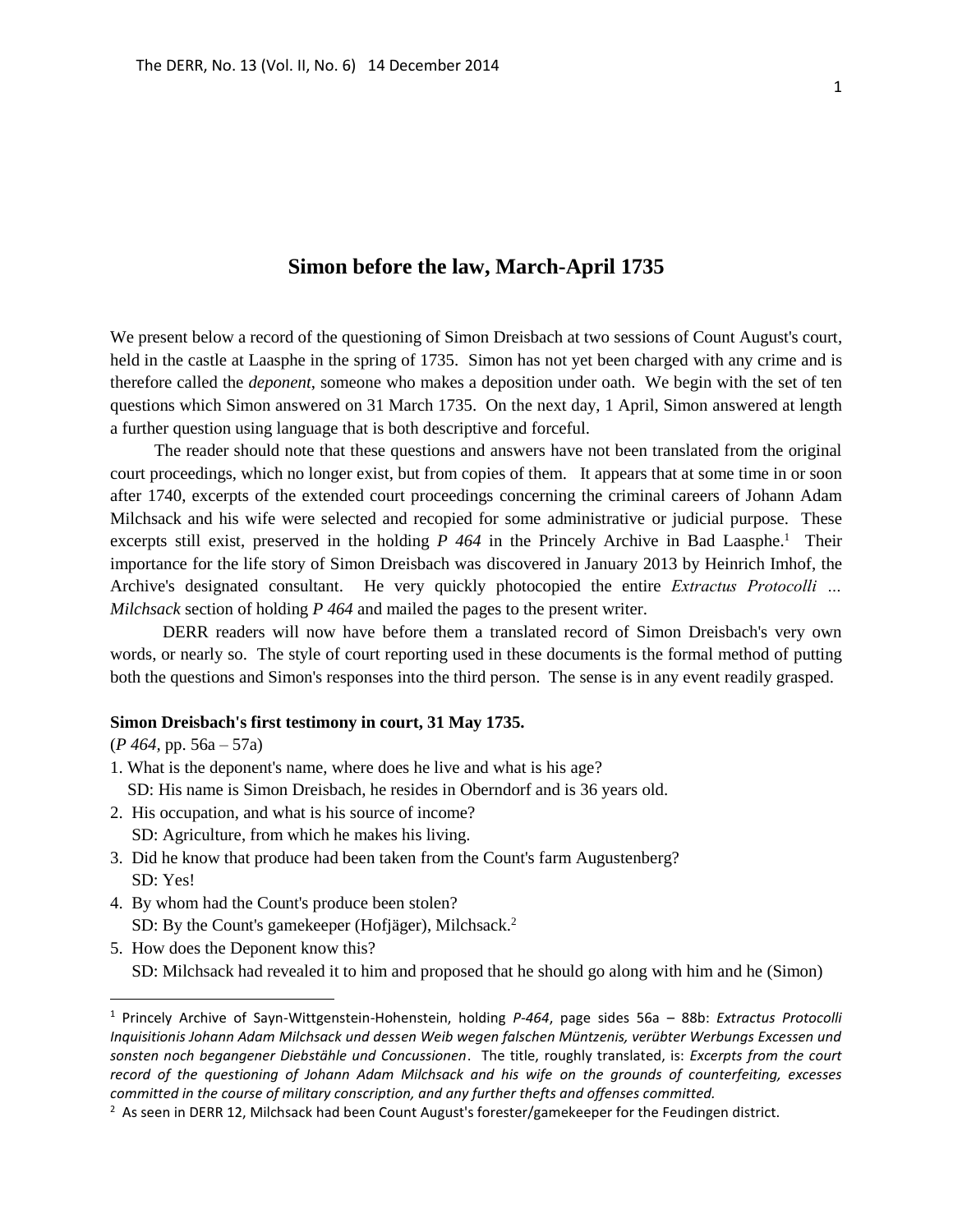would get half (of the goods); they would get (grain for) bread and also for seeding.

- 6. Did the Deponent go along and help Milchsack take away the Count's produce? SD: Yes!
- 7. When did this take place?

SD: 8 days from yesterday, in the night between Wednesday and Thursday.<sup>3</sup>

8. How much produce had they taken away?

SD: 3 measures (Mesten), and then some, of summer barley, and 2½ measures of oats.

9. From where had they taken this produce?

 SD: Milchsack had shown him this produce when they were standing behind the house at Augusten berg, (in) a room (Cammer) just opposite the milk-house; through the window (he had seen) such things in sacks that had been left there.

10. And how did Milchsack get into that room?

 SD: Simon had lifted Milchsack up and given him a stick with which he opened the window and propped it up, whereupon he climbed in.

### **Comments on Simon's first testimony.**

We understand from question 3 that the authorities were well aware that some grain had been taken from the Count's Augustenberg farm. It is probable that Simon had already been implicated, and that the only strategy available to him was to minimize his own participation.

With regard to question 7, not only had the theft already come to the attention of the authorities, but they were possibly seeking confirmation of the time when it was committed. Simon's best defense would thus be to indicate Milchsack as the planner and the active thief. Simon's answer to question 5 implies that he went along with Milchsack for the basic reason of getting grain for food and for spring sowing.

The amount of grain the two men took away with them was not huge. Nevertheless, any such theft was a grievous offense to the dignity and absolute rights of their sovereign lord and ruler. There is no doubt that Simon Dreisbach was in trouble and that a fine or worse could be expected.

## **Part of Simon's testimony is missing.**

Each of the questions put to Simon was numbered. Immediately after the end of Simon's response to question 10 we find the date of the next session, 1 April 1735, and it begins with question number 18! For some reason questions 11 to 17 had not been copied. Surely the examiners would have wanted to know how the theft had proceeded after Milchsack had climbed through the window.

We get one small hint from Milchsack's own self-serving version of the theft, which emerged from his interrogation on 9 May 1740, after he had at last been captured. In section 4 of his lengthy questioning he roundly denied having committed any theft of grain from Augustenberg. The stolen grain had been found at Simon Dreisbach's, he said, thus there was no other thief than Simon.<sup>4</sup> This was a story Milchsack had probably devised soon after the theft. He can have left his part of the grain at Simon's outof-the-way house, either to be fetched later, or in case there might be reason to shift the whole blame on Simon. It is indeed likely that someone had tipped off the authorities and that an official had been sent to Simon's farm on the edge of Oberndorf to investigate. It would have been quite in character for Milchsack to become an informer against Simon if he could thereby save his own skin.

 $\overline{a}$ 

<sup>&</sup>lt;sup>3</sup> The theft would thus have taken place on or about 22 March.

<sup>4</sup> *P 464*, page side 81a.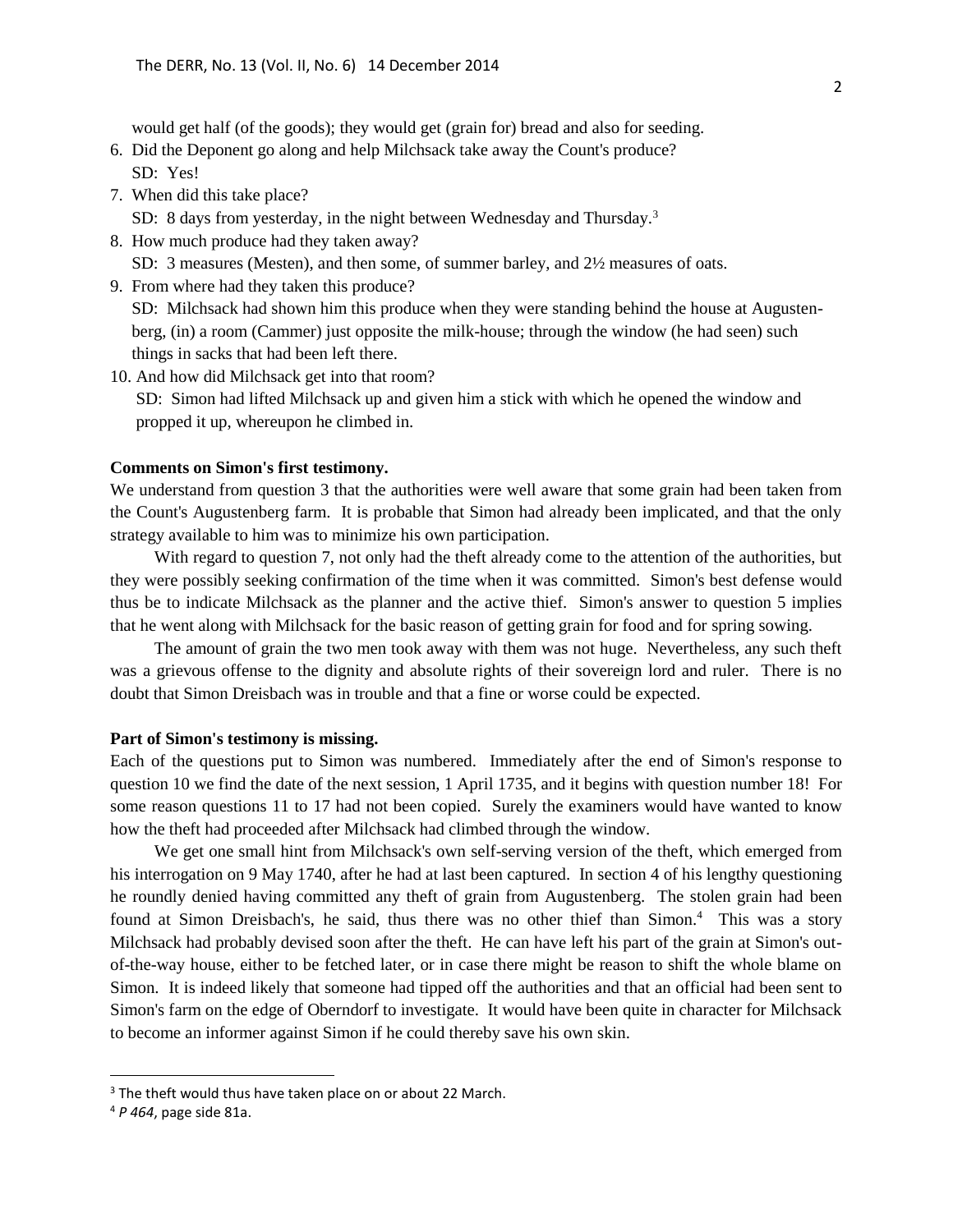Returning to the lost questions  $11 - 17$ , we can theorize that Simon was asked where he and Milchsack had taken the stolen grain. It is our loss that these questions and answers can no longer be found in the Princely Archiv. They may have contained interesting details about two men trudging with heavy loads through the dark countryside that lay between Augustenberg and *Am Aberge*. In any event Simon, when questioned, was not yet arraigned, though Milchsack was already arrested as we learn from part of Simon's testimony the following day. At this early stage it was already evident that Simon Dreisbach, deponent, would soon become Simon Dreisbach, the accused. With Milchsack under arrest and Simon being implicated in the crime, Simon chose to admit to the facts that were already known and, to add further information that only he had, in the hope of shifting as much guilt and responsibility as he could to Milchsack, the factual instigator. Scattered among his answers to questions 11 to 17, Simon must have included various pieces of information on Milchsack's offenses which were of interest to the court, as we can see in the wording of question 18.

#### **Simon's testimony of 1 April 1735.**

(*P 464,* pp. 57a-60b)

 $\overline{a}$ 

8. Had the Count's gamekeeper revealed other incriminating things to the deponent during their close association?

 SD: He knew nothing about that, except that on the evening of the night when they fetched the grain from Augustenberg, he had first gone to Feudingen, to Milchsack's, to walk from there to Augustenberg, and entering the main room (*Stube*), he had seen and heard that because of a christening cap that she was not satisfied with, Milchsack was furiously angry at his wife and said "Look at that Milchsack woman, that nag, she would fleece the Count himself to get money, devil take her". Before setting out, … Milchsack intended to set fire to the neighboring house.<sup>5</sup> His wife, having gone into the other room to get away from him, shouted at him, "Well do it then, do it then!" To which Milchsack said, "The devil take me, yes, I will do it!", and having run out with a burning stick taken from the tile stove, he dashed toward the house just opposite, where there was a room filled straw and all kinds of flammable things, intending that the straw catch fire; but he (Simon) had run after him and tore the burning stick out of his hand, and the wife started screaming and shouting, "Fire!". They finally got him to give up his plan, and took him back to his house; when the danger had been averted he allowed himself to be calmed down; then they two, Simon and Milchsack went to Augustenberg and took away the aforesaid grain, and having done that, Milchsach said to Simon that he should go along to Feudingen and talk to his wife, so that she would be peaceable with him and understand that what he began he could surely complete, and she should have confidence; he (Simon) should recommend that she go to the Count and request that she receive her money and the wages owed to her. He (Simon) had then asked him if he still had wages to request from the Count. "Yes, indeed", he answered. I cannot get anything from him, and in addition I am supposed to pay a yearly rent of 10 Reichstalers for this house; but how can that be, as I have rebuilt a lot of things in the house: I will certainly get nothing, but I know what I shall do. I will take revenge on the Count's farms and set fire to them; he knew well how to do that. … Milchsack would set fire to the Count's farm, but arrange to be seen at another place when the fire finally broke out, and then move away somewhere, but first he would get some money for the journey by getting paid for helping Prussian recruiters impress local men for service in the Prussian army. About these matters Simon knew nothing more. Finally, he (Simon) indicated that a few days before Milchsack's being arrested, he (Simon) was speaking with

<sup>&</sup>lt;sup>5</sup> This was the house where he and his family had formerly lived while he was still the Count's gamekeeper/forester.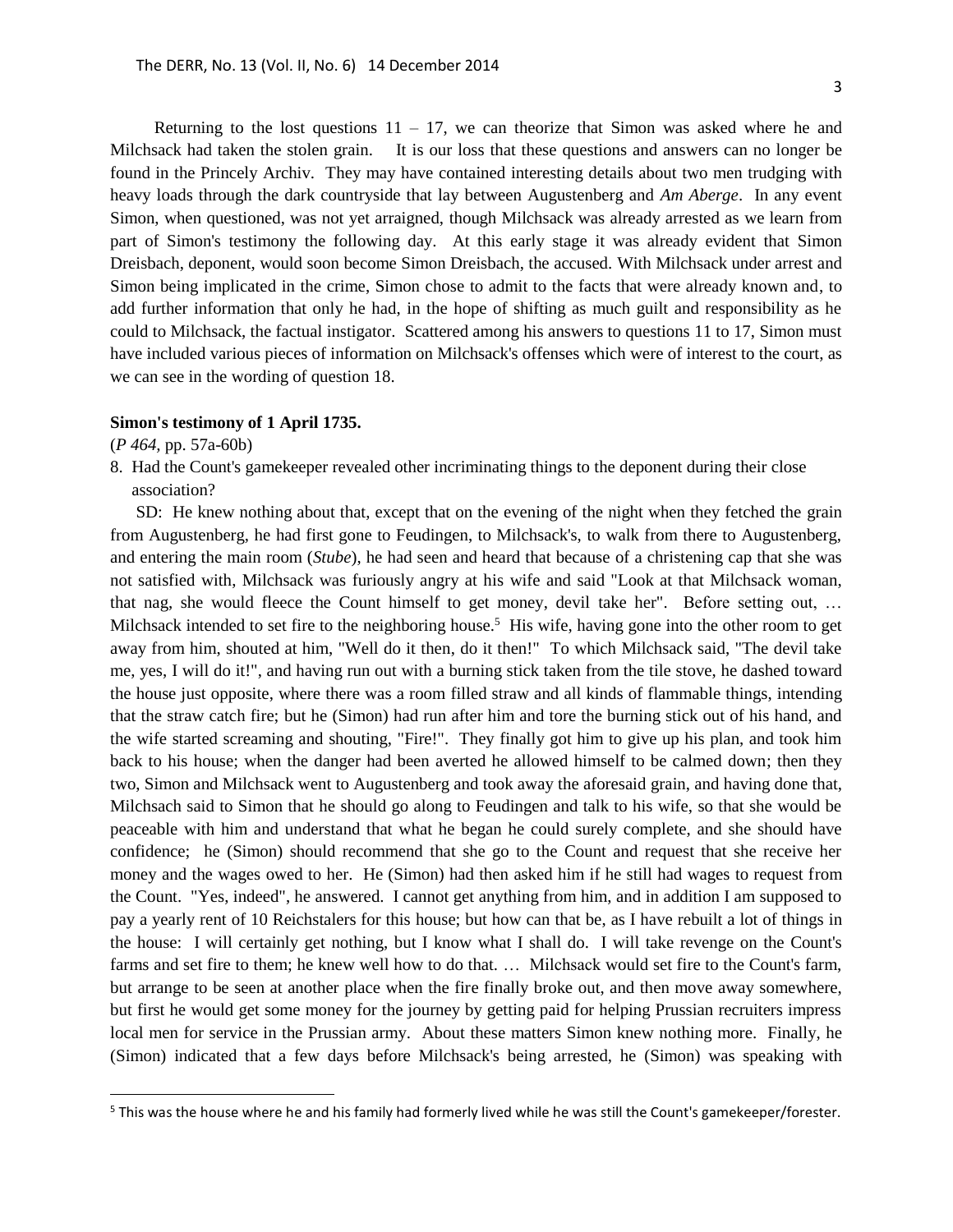Wilhelm Mülle (of the Augustenberg farm) as to whether he was aware of Milchsack's evil intentions, Mülle said that he too had heard from Milchsack that he wanted to set fire to the Count's farms.

## **Comments on Simon's testimony of 1 April 1735.**

We have now come to the end of the extant record of Simon's testimony, regretting the loss of Simon's answers to the missing questions 11 to 17. We note at the beginning of Simon's response that he was aware of, and made use of the cautious phrase employed by those being questioned in court, and which began invariably, "He knew nothing about that, except …"

We now know that the night of 22 March saw some unusual activity in the Feudingen region. First there was domestic fracas in the Milchsack household in the village of Feudingen, then a drama in the street, with Milchsack wielding a firebrand, his wife screaming "Fire!" and Simon averting a possible catastrophe. After the firebrand incident, the two men set off on their illegal escapade as planned, to filch some of the Count's grain. This was presumably followed by a trek in the dark to Simon's house to stash the goods, whereupon Simon, instead of going to bed at last, gave in to Milchsack and went back to Feudingen with him to help calm his somewhat difficult wife. One wonders what Simon's wife Kette can have made of her husband's goings and comings.

Not until the end of Simon's response in court do we learn that Milchsack had been arrested a few days previously. Thus Simon knew that Milchsack had already had the opportunity of presenting or inventing facts that were to his own advantage. Unfortunately, we do not have any documentation on the length of his prison stay which, we find later, can have been quite short. This is only one of the many things we do not know, since they were not part of the documents copied.

### **Things we do not know.**

We do not know the exact nature of the March/April 1735 court sessions that included the questioning of Simon Dreisbach, and we have no idea what kind of punishment may have been meted out. We have no record of the interrogation of Milchsack, which must have taken place soon after his arrest in late March, and thus we do not know what he told the court about Simon. We learn from question 18 that in the court's view Simon and Milchsack had had a close association. Had questions  $11 - 17$  been copied, we might now have a better idea of what that close association comprised.

The most serious gap in our knowledge is the absence of information on how, between April and September 1735, the Count's authorities came to view Simon Dreisbach not only as a simple accomplice to a minor theft, but as a criminal deserving a significant prison sentence. We do not have a record of any trial or its outcome. Some meager answers can be gleaned from Simon's letters written from prison, and these will be discussed in a later DERR.

# **Why were the records of Simon Dreisbach's later trial and condemnation not copied and included in holding** *P 464***?**

A glance at footnote number one will show it was the criminal career of Johann Adam Milchsack, and of his wife, that was the main subject of the Milchsack excerpts in holding *P 464*. Simon Dreisbach, as far as we know, had no criminal record (apart from his not having appeared when summoned to a court session in 1726 – see DERR no. 6). In *P 464*, the records of Simon's testimonies function as the first in a series of assembled statements made by various persons over a period of time, all of them connected in some way with Milchsack's misdeeds. Simon was initially considered a very small fish. His eventual judicial fate did not lie within the province of the Milchsack case.